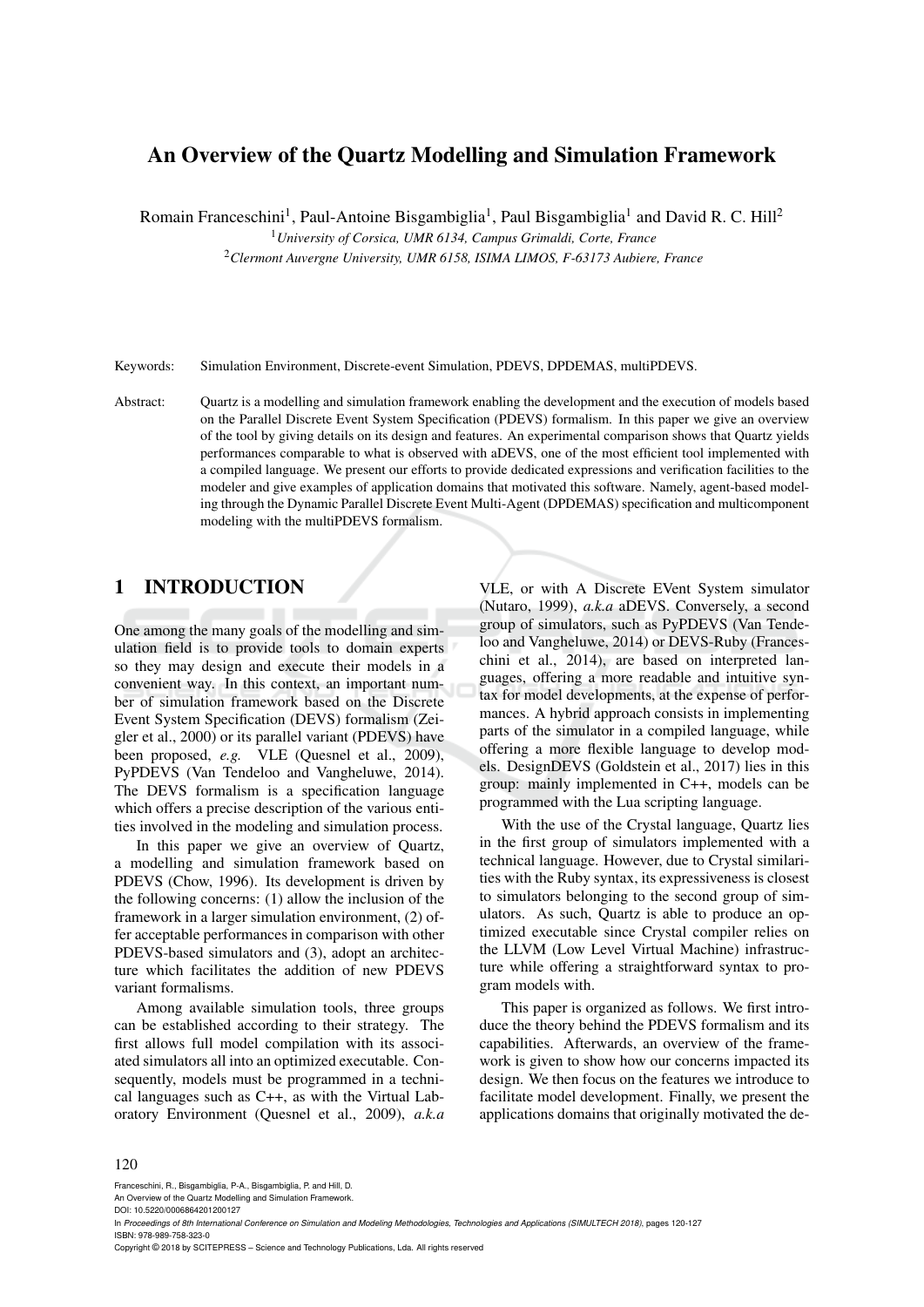velopment of Quartz and on which we carry our modelling and simulation efforts.

# 2 BACKGROUND

The theory of modelling and simulation (TM&S) proposed by (Zeigler et al., 2000) allows describing systems using the Parallel Discrete Event System Specification (PDEVS) in a modular and hierarchical way. A coupled model describes a system as a network of components while an atomic model describes the autonomous behavior of a system. Formally, an atomic model is described by  $M = (X, Y, S, \delta_{int}, \delta_{ext}, \delta_{cont})$ , where *X* and *Y* corresponds to the sets of input and output port-values. *S* is the state of the system. Behavior is defined by several state transitions, triggered as events occur. There are two types of events: one is triggered by the model itself and associated to the internal transition  $(\delta_{int})$ ; the second one depends on inputs of the model and is associated to the external transition ( $\delta_{ext}$ ). A third transition function ( $\delta_{con}$ ) allows to handle simultaneous events of both kinds. Internal events are planned via the time advance function *ta*. When they occur, the model can produce outputs via the λ function.

PDEVS has well-defined operational semantics thanks to the definition of abstract simulators, which means models can be executed unambiguously on a conforming implementation of the formalism. As (Vangheluwe, 2000) previously showed, its generic properties allows to represent other formalism. Consequently, models expressed in several formalism can be transformed to be executed in the same simulation framework.

## 3 OVERVIEW

Quartz is a modelling and simulation framework implemented in the Crystal programming language. It can be considered as a replacement of DEVS-Ruby (Franceschini et al., 2014). Crystal syntax is largely inspired if not identical to the Ruby syntax. Mainly, differences between the two lies in the possibility for Crystal to add type annotations, this one being statically typed with type inference.

The architecture is designed to be generic and extensible, to allow the addition of other PDEVS-based formalisms. To help the modeler design its models, we expose an API (Application Programming Interface) in agreement with the terms and concepts used or defined by the theory of M&S defined by (Zeigler et al., 2000). The architecture respects as much

as possible the explicit separation principle between modelling and simulation. This way, the modeler can appreciate a familiar architecture, and can easily go from the model specification to its implementation. The generic trait of the software is clearly due to an extensive use of design patterns (Gamma et al., 1994), such as Composite, Visitor, Observer, or Publish-Subscribe. Figure 1 gives an overview of the simulation components at play in the architecture, while Figure 2 shows components at play in the modelling part.



Figure 1: Simplified UML class diagram of simulation components.



Figure 2: Simplified UML class diagram of modeling components.

To better explain our choices, we now develop each trait that shaped the software design, in particular: the ability to react to events, modularity, and performances.

### 3.1 Events

There are two types of events issued while simulating a model.

The first type of events is either related to model state changes or to message passing through model couplings. Those are issued on a per model-basis through the Observer pattern. Such design can be used to develop specific pieces of software that can react to models dynamics. For example, one can develop a graphical user interface for its model to help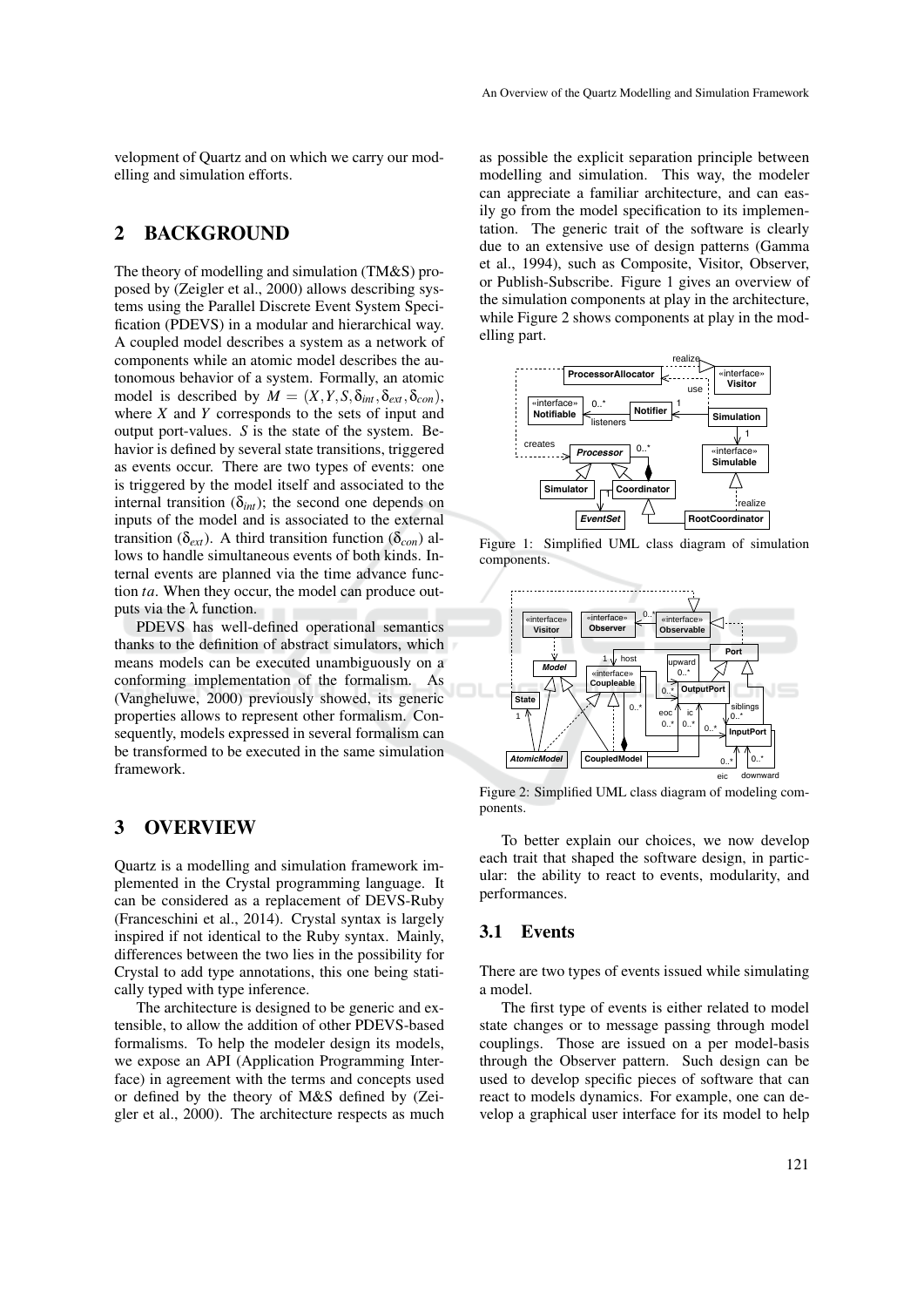him better visualize the state of a model, which can be laid out when necessary. Based on the same idea, observing a port of a given model may be useful for a piece of software responsible for plotting its values. This pattern establish a simple way to react to the evolution of models. It can be used by the modeler for model-specific code, but can also be used by a larger M&S environment relying on Quartz as a simulation kernel.

The second type of events concerns the simulation itself. They are issued to inform in which state the model execution is. To propagate them, we use the Publish/Subscribe pattern, so that software components may be informed to one or more of the following events, depending on the messages they subscribed for: 1) before/after simulation is initialized; 2) before/after simulation execution; 3) before/after a simulation is abandoned (through an error or a cancellation); 4) before/after a simulation is restarted. Simulation events can be useful at many different levels. For example, the modeler can use them in its models to prepare or cleanup resources before and after a simulation (*e.g.* open or closing a file). For the implementers, this is an opportunity to develop new features while having loose coupling between software components. Finally, simulation events facilitates the integration of the tool in a larger M&S environment. In the same way, external plugins can also take advantage of those events. Also, the exposed simulation API provides control to execute a simulation step-bystep, to cancel it, to restart it, or to execute it until a given virtual time.

## 3.2 Modularity

Through a modular design, our objective is to make easier introducing new formalisms compatible with PDEVS semantics (*e.g.* a PDEVS extension or a formalism that can be translated to PDEVS). Here, we focus on two aspects illustrating Quartz modularity: decoupling efforts of the I/O interface and tunable event sets.

To support interactions between models, PDEVS defines an input and output interface for each model, so they can be coupled together. However, modular couplings through I/O ports is not the only way to allow models to interact. In order to support formalisms based on both modular and non-modular interactions, a decomposition of the model is necessary to extract its capacity to have I/O ports, which Quartz does by providing a specific Coupleable interface (see Figure 2).

As (Van Tendeloo and Vangheluwe, 2014) suggests, the most suitable scheduler directly depends on

the nature of the model. Therefore, we let the modeller configure the scheduler for a specific simulation usage. For cases where direct connection is disabled, the modeler can configure the scheduler on a per coupled model basis. We provide several event sets, gathered as subclasses of the EventSet abstract class (see Figure 1). To obtain better performances we implemented two multi-list based event sets, which as their names suggest rely on multiple lists to handle events, deferring sorting process until really needed. We also provide heap-based event sets, which can be preferred by the modeller for a more predictable operation cost. For cases where a specific event set is needed, the modeler can eventually implements its own EventSet subclass.

## 3.3 Performances

This section addresses our efforts to reduce the processing time between each scheduled event. We first focus on the various optimizations we implements, based on state-of-the art techniques. Then, through an experiment, we show Quartz provides relative good performances in comparison with other similar tools.

## 3.3.1 Optimization Techniques

A substantial amount of work dedicated to performance improvement can be found in the literature. As for Quartz, we treated the following aspects to offer correct performances: 1) replacement of the original message passing communication model by sequentializing abstract simulators; 2) simplification of the model hierarchy when it has a depth superior to one; 3) implementation of a tunable event set, relying on multiple priority queues where only active models are considered.

Similarly to (Muzy and Nutaro, 2005), (Himmelspach and Uhrmacher, 2006) or (Vicino et al., 2015), Quartz is based on a sequential execution of models. Message passing suggested in the abstract simulators is not required and can equivalently be represented by a simple function call and the use of return values. As pointed out by (Vicino et al., 2015), this call/return mechanism results in a predictable call stack, which is linear to the depth of the model hierarchy.

Note that if an important number of intermediate coupled models are to be simulated, the depth of the hierarchy may cause a performance degradation, if not cause a stack overflow. As a solution, we use the direct connection (Chen and Vangheluwe, 2010), an optimization technique that transforms the model hierarchy in order to simplify it. The goal is to reduce the depth of the tree by removing intermediate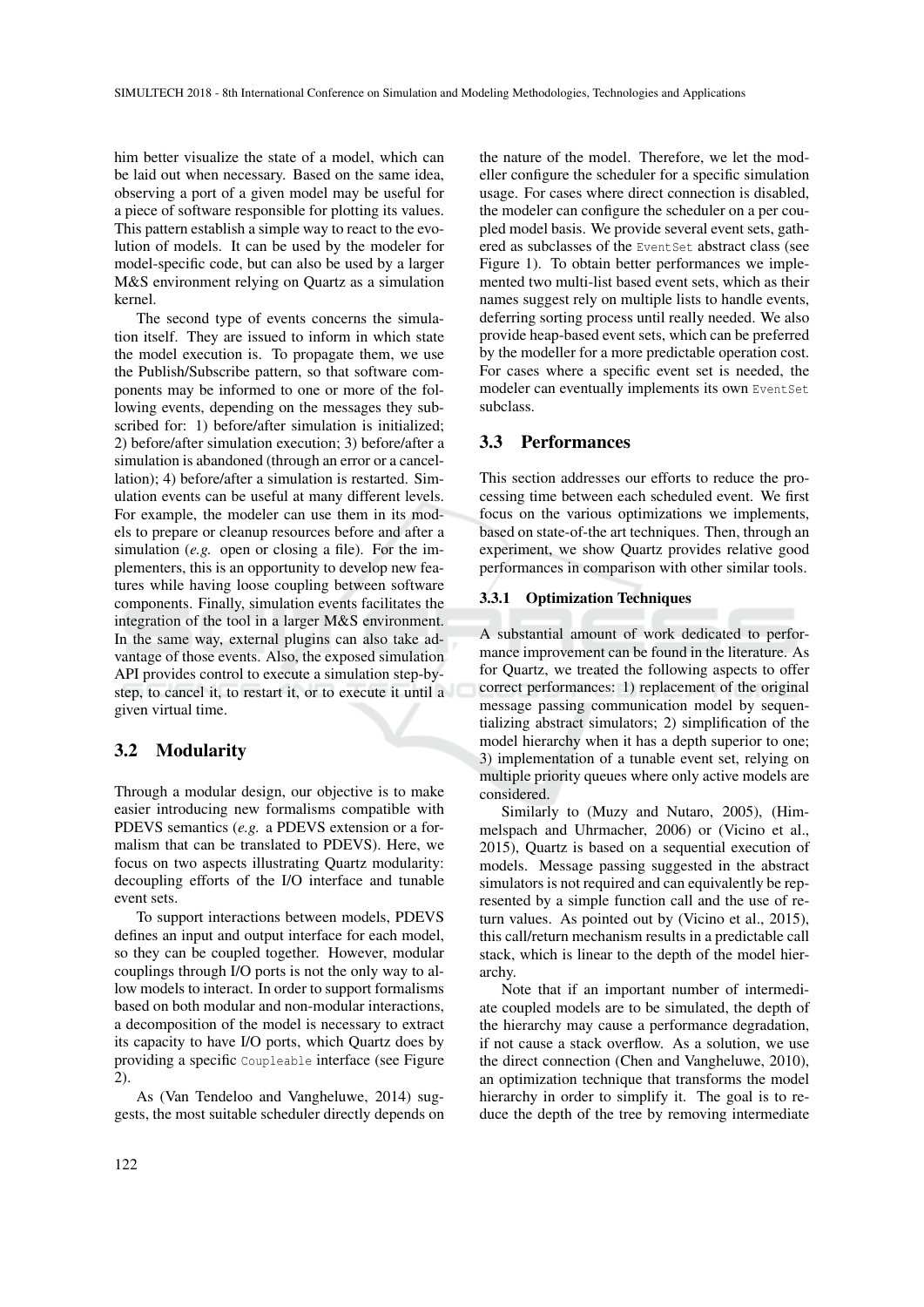coupled models, and by adjusting couplings between models accordingly.

Direct connection allows to shorten the path a message must take, but does not necessarily imply improved execution time since as a result, the number of models to be managed by a now unique coordinator is larger. Depending on the naiveness of the event set associated with the coordinator, which is responsible to schedule events, processing time may become worrying. Several multi-list based event sets, such as the ladder queue (Tang et al., 2005) claim constant amortized complexity for their operations. Those organize events in different groups, which allows to postpone sorting process until really needed, only on a small part of queued events. Quartz provides an implementation of some of these structures, and lets the modeller choose which to use as described in section 3.2.

### 3.3.2 Experimental Comparison

In order to evaluate performances of the framework in comparison with other tools, results of an experimental benchmark is proposed. We compare Quartz with DEVS-Ruby (Franceschini et al., 2014), the tool which influenced the presented framework, and with aDEVS (Nutaro, 1999) which is considered in the literature as one of the most performing PDEVS based simulator (Van Tendeloo and Vangheluwe, 2016).

The DEVStone benchmark (Wainer et al., 2011) is used, it has been specifically proposed to compare DEVS simulators and generates automatically a model hierarchy following a configurable structure and behavior. The environment used for our comparison is based on a Intel CoreTM i5-3360M, 16 GB (2xDDR3 1600Mhz) of RAM and a Toshiba MK5061GS hard drive. The software stack relies on Ubuntu 16.04, the Quartz framework (commit a663dfe) compiled with Crystal 0.24.0 (in release mode), aDEVS 2.8.1 compiled with gcc 4.8.2 (-O3 flags), and DEVS-Ruby 0.5.1 interpreted by Ruby 2.2. Mean wall clock time of 10 repetitions is measured for each platform. DEVStone is configured with a fixed depth of 3, the "HI" coupling type and transition functions times set to 0secs. The varying parameter is the width, which corresponds to the number of models in each level of the hierarchy.

Figure 3 is a graph of the results for each benchmarked simulator. As we hoped for, the port of DEVS-Ruby in Crystal results in a substantial performance benefit since Quartz is significantly faster than DEVS-Ruby. Moreover, Quartz is on the same order of performance as aDEVS, which validates its effectiveness.



Figure 3: Mean execution times of each platform for the DEVStone benchmark with a varying numbers of models.

## 4 MODEL DEVELOPMENT

To facilitate model development and its execution, we address two particular issues. Given Quartz is a framework, no GUI is proposed to help model design. However, we propose dedicated expressions which make programming models less tedious while allowing to gather data about models statically. Also, in order to guaranty models respects PDEVS syntax, we work on a verification system that allows to detect errors statically or at runtime.

### 4.1 Dedicated Expressions

TIONS Our framework does not provide a graphical environment for the modeling phase. Instead, we rely on the modeller capability to program its models given the exposed API. Given models must be programmed, an important aspect is to lower the barrier by easing code reading and writing. With meta-programming techniques, we offer a set of dedicated expressions. Crystal supports lexical closures and has a macro system allowing to react to specific changes during the construction of the abstract syntax tree (AST) of a program, which makes it well adapted to the definition of a domain-specific language. Since the main part of model code is found in atomic models, we here focus on specific expressions we offer to ease programming. Those are implemented using macros and are part of the DSEL. The first ones ease ports definition whereas the second one ease state variables declaration.

#### 4.1.1 Ports Declaration

Two expressions allows to declare ports associated with a model at the class-level. Adding an input port is associated with the input keyword; adding an output port is associated with the output keyword. Both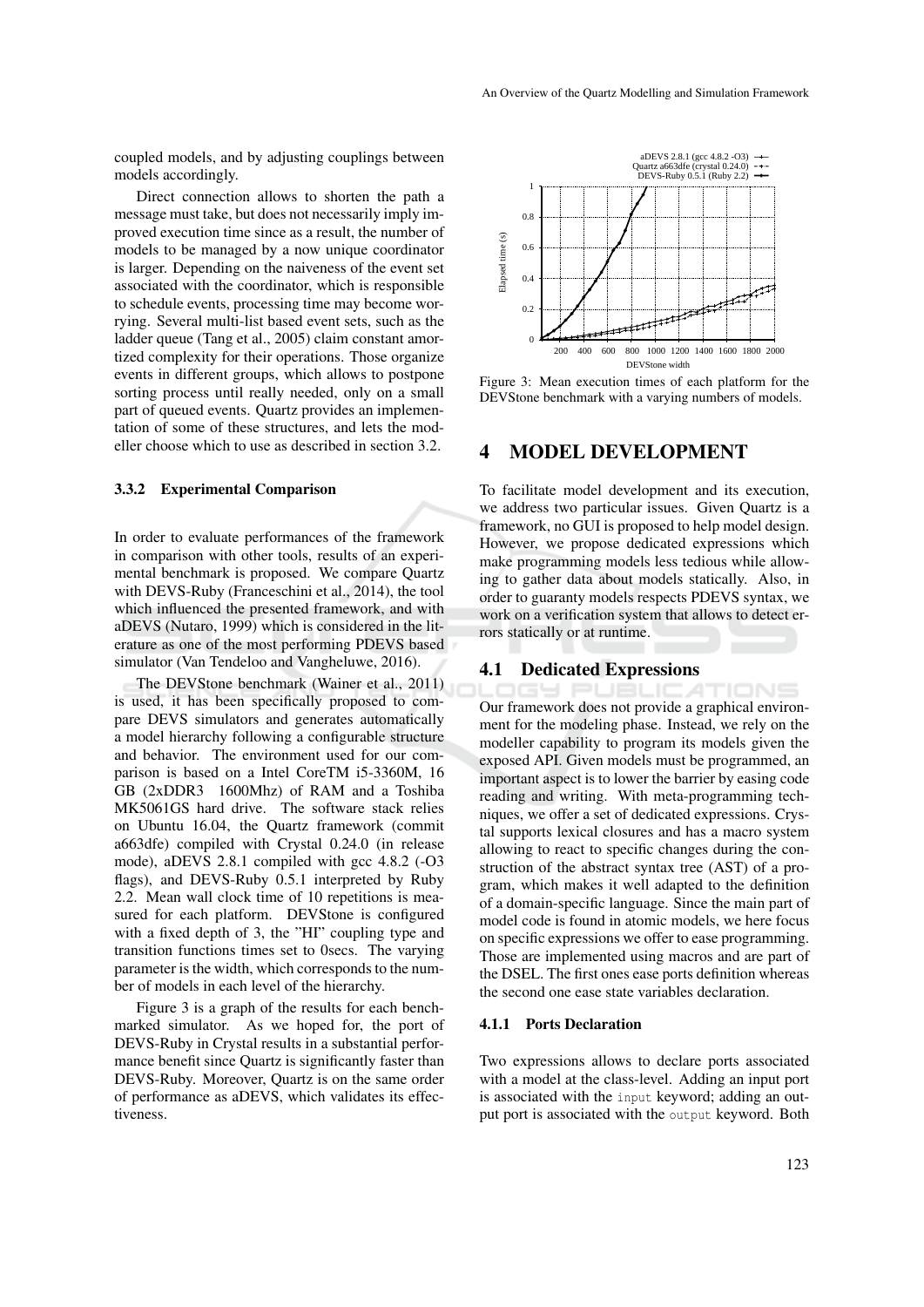are formally defined by the following BNF expression:

```
\langleident > ::= /a-ZA-Z_/{/a-ZA-Z0-9_/ }
<portname> ::= <ident> | ('"' <ident>
 ' " ' ) | ' :' <portname >)
\text{Yportdef} > :: = ("input" | "output")
\langle portname > { \langle , \langle \rangle \langle portname > }
```
Using such keywords is more concise than using the provided API. Without them, the modeler has to overload the constructor and use specific methods to attach ports to the the model.

#### 4.1.2 State Variables Declaration

Another expression is dedicated to the declaration of a state variable associated with a model. The modeler is then able to specify the name and type of each variable using the state\_var keyword, and may also provide an initial value to it. It is defined by the following BNF expressions:

```
\langletype> ::= /A-Z/ { /a-zA-Z0-9/ }
<svar> ::= "state_var"
\langleident>':' \langletype> [('=' \langlearg>) | \langleblock >]
```
Note that  $\langle \text{arg} \rangle$  and  $\langle \text{block} \rangle$  terms represents any argument that is assignable to a lexical closure as defined by the Crystal syntax. There is no restriction on which type may be used as a state variable, so it is possible to use advanced data structures. In addition to make state variable declaration shorter, this macro allows to identify statically all instance variables that are part of the state of a model. We take advantage of this via meta-programming techniques in order to provide several features seamlessly by generating automatically: 1) model constructors for model initialization; 2) encapsulation of the state variables; 3) a specific State subclass associated with the model; 4) the serialization and deserialization of the model state; 5) specific code to ease model parameters exploration.

## 4.2 Verification

Verification can be used to make sure a model does not include errors. This process can be achieved on different levels: either statically (before or during compilation) or at runtime (during a simulation). Some errors are tied to the specificities of a model, whereas others are more generic. Generic ones can be verified no matter which model is to be verified. As one of our aim is to enforce modeling constraints, Quartz attempts to detect some errors both at runtime or statically.

### 4.2.1 Runtime Verifications

Quartz applies some generic verifications at runtime. Those are related to generic properties that can be verified for all PDEVS models, and includes: 1) result positivity when applying the time advance function; 2) couplings validity (*e.g.* no feedback loops, involved models belonging to a common coupled model or to the coupled itself); 3) belonging of ports referenced in a given output to the appropriate model; 4) compatibility of the processor with its associated model.

As for errors related to models themselves, a feature allow the modeler to express specific properties about their models that can be checked during simulation. Albeit this feature is not meant to perform an exhaustive exploration of all possible states of a model, invalid states can eventually be detected during an iteration of the M&S process.



Figure 4: UML class diagram of components involved in runtime checks.

Figure 4 shows software components used to verify the state of a model. Atomic models implement the Verifiable interface, and consequently hold a reference to components encapsulating user-defined rules used to test properties (*i.e.* RuntimeChecker). The modeler can specialize this component or use a predefined subclass.

In order to perform such verifications, each new state produced after a transition triggers a check. If the feature is enabled and that an error is detected, a strict mode interrupts the simulation, while a normal model warns the user.

A dedicated expression can be used to define properties to be checked. Following the approach we described in section 4, properties are declared using the check keyword at the class-level, in the same way as for the state\_var keyword.

Listing 1 shows the definition of a sample model. In this example, all instances of SampleModel will have a state "bearing" whose type is a 2 bytes integer representing an angular value. The check keyword is used to verify that the angle is always in [0,360[.

```
class SampleModel < AtomicModel
 state_var bearing : Int16 = 90
  check : bearing, numericality: { gte:
0, lt: 360}
 def internal_transition
   \thetabearing = -123end
```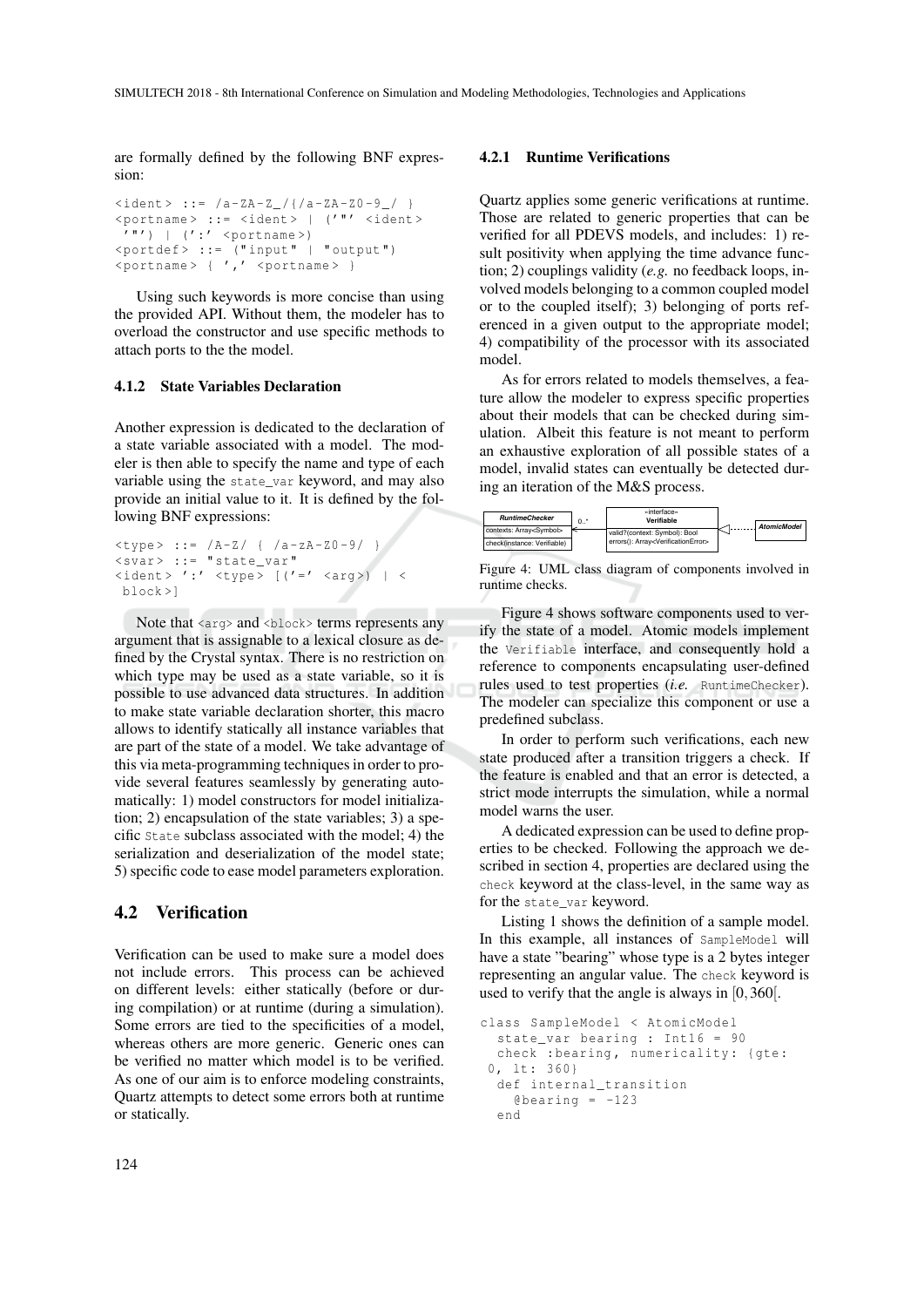Listing 1: Definition of a sample model using dedicated expressions.

The internal transition assigns an invalid value to the bearing variable. The error is catched at runtime and produce the following output:

```
(10:17:51:273) > 'nav ' is invalid (
context: 'internal_transition', vtime:
 1.0). Errors: ['bearing' must be
greater than or equal to 0]
```
#### 4.2.2 Static Verifications

Compared to checks performed at runtime, static verification can detect errors much earlier in the development process of a model. It is preferable since compilation can be aborted if errors are detected. According to the adopted metamodel, a language type system already allows to statically raise some structural errors. However, some syntactic errors are more difficult to detect and require a specific analysis of the program syntax tree. Using Crystal macro system, we are able to react to specific events during compilation. For example, the inherited macro definition within a class offers an opportunity to apply verifications to all its subclasses.

As a proof of concept, we give an example by checking if the time advance function of an atomic model is syntactically correct. Since Quartz use instance variables to store the state of an atomic model, any method can access and mutate its state. If this is consistent with PDEVS regarding transitions functions, it is not the case for the time advance function. Here, all methods that belongs to AtomicModel subclasses are checked. When the method corresponds to the time advance function, its body is inspected via a macro. If an instance variable marked as a state variable is modified, compilation is aborted with a contextual error message.

```
class MyModel < AtomicModel
  state_var x : Int32
  def time_advance
    Qx = 54return INFINITY
  end
end
```
Listing 2: Definition of an erroneous atomic model.

An example, Listing 2 defines an atomic model which is valid regarding Crystal language semantics, but invalid regarding PDEVS semantics. This is caught at compile time by the rule described earlier and produces the following output:

```
Error in examples / mymodel . cr :21: " you
are not supposed to mutate the state
of an atomic model from the #
time_advance method ."
    Q x = 54ˆ˜˜˜˜˜˜
```
We should emphasize this particular check can be avoided by adopting a metamodel which strictly conforms to the formalism. We could instead encapsulate the state in an immutable data type and pass it to the time advance function, at the expense of expressivity.

We defined additional rules using this technique to enforce PDEVS constraints, such as preventing ports creation or removal outside the constructor, preventing state modification from  $\lambda$  function, or preventing the deposit of an output value outside  $\lambda$ .

However, this technique has limits. Crystal macros are interpreted and can slow down compile times. Also, more complicated rules are difficult to implement and hard to follow given the particular syntax of Crystal macros. We currently explore an alternative which consists in developing a static analysis tool to freely explore the abstract syntax tree. Since Crystal compiler is self-bootstrapped, we can use its parser and lexical analyzer to implement our model analysis on top of the semantic analysis done by the compiler itself.

# 5 APPLICATIONS

Due to its generic design, Quartz can be used to develop any kind of PDEVS models and is not tied to a specific domain. As we showed in section 3, its modularity promotes the integration of new formalisms provided that their semantics conforms to that of PDEVS.

However, two main reasons motivated the development of Quartz. The first one was to support a multi-component approach, where models can influence each other directly instead of interacting through I/O ports. The second reason was to facilitate the modelling and simulation of agent-based models by implementing the Dynamic Parallel Discrete Event Multi-Agent Specification (Franceschini et al., 2017), which formalizes the entities at play in a multi-agent system using PDEVS constructs.

#### 5.1 Multi-component Models

We used Quartz to implement the multiPDEVS formalism (Foures et al., 2018), which enable interactions between components in a non-modular way. Instead of interacting through messages, components

#### end

125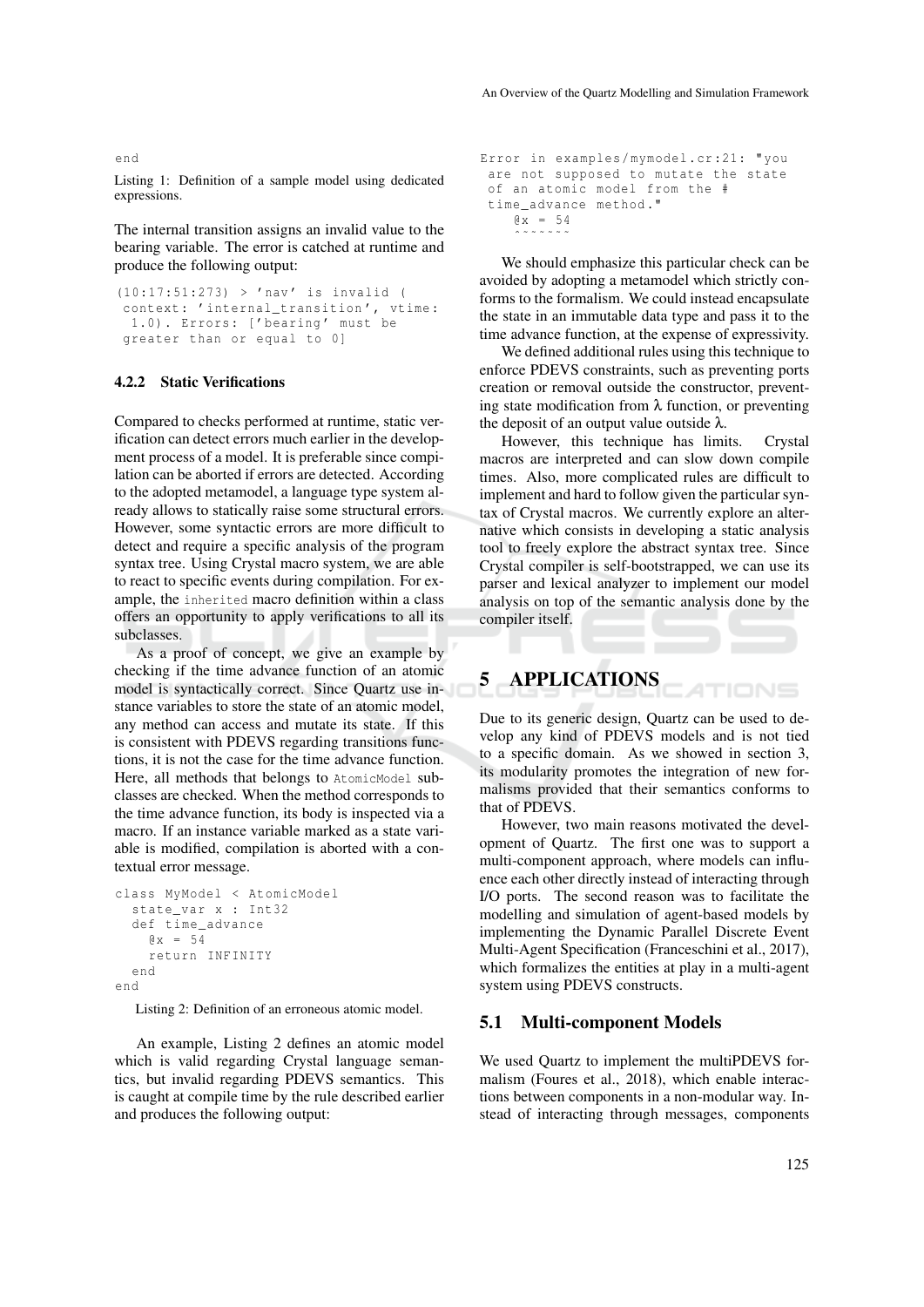influence each other directly via state transitions. While multiPDEVS lies in a lower level than a modular coupled network of systems such as PDEVS, some class of systems may be best modelled in a nonmodular way. For example, systems such as cellular automata, individual-based models, and eventually cellular environments in agent-based systems may be good candidates.



Figure 5: A visualization of a classic Game of Life model based on the multiPDEVS formalism.

Both modular and non-modular approaches can be mixed to represent a particular system. First formally, since a multiPDEVS model can be coupled together with other PDEVS models, as showed in (Foures et al., 2018), and secondly, on the implementation side as showed in section 3.2.

Although it can be used for other purposes, we use multiPDEVS to represent spatially-explicit systems. For example, Figure 5 shows a visualization of a cellular automaton modelled using multicomponent capability of Quartz: the classic John Conway's Game of Life. In a similar way, we used the multicomponent approach to represent a firespread model as a cellular automaton (Foures et al., 2018). As we will see in the next section, we also use multicomponent models within modular systems to represent multi-agent systems.

### 5.2 Agent-based Models

Although Quartz is provided as a generic modelling and simulation framework and as such, can be applied to various domains, we personally intend to apply it for multi-agent based simulation.

This software original main purpose was to provide a simulation kernel for a multi-agent system specification based on PDEVS and various extensions. The DPDEMAS (Dynamic Parallel Discrete Event Multi-Agent System) specification (Franceschini et al., 2017) formalizes generic entities which may compose an agent-based model. Given the

a multi-agent system and the diversity of application domains, it is difficult to express it in a single formalism. As mentioned in section 2, PDEVS is often used as a pivotal formalism. Models originally defined in other formalisms can be equivalently expressed using PDEVS. Hence, PDEVS was chosen to define DPDE-MAS since it allows to couple heterogeneous models modularly. DPDEMAS provides a well-defined structure for components that can be found in agent-based models, such as agents and environments. Semantics are also well defined, since actions performed by agents in their environment or interactions between agents are also formalized.

amount of components and interactions involved in



Figure 6: A visualization showing the environment of the SugarScape agent-based model (Epstein and Axtell, 1996).

Following this approach and the Quartz framework, we replicated several classic agent-based models, such as the SugarScape (Epstein and Axtell, 1996) model. Figure 6 shows a visualization of the SugarScape multi-agent system implemented using the DPDEMAS specification.

## 6 CONCLUSIONS

In this paper, we gave an overview of the Quartz modelling and simulation framework. We described its architecture as well as its features. The modular and extensible architecture conforms with the principle of separation between modelling and simulation. By this mean, integration of new formalisms is possible. The API allows to react to events issued by the models or their processors during simulation. We worked on several aspects of the framework to provide acceptable performances, in particular: (1) a sequential architecture, which provides predictable execution, (2) schedulers providing a constant amortized complexity for all operations and (3), an automatic